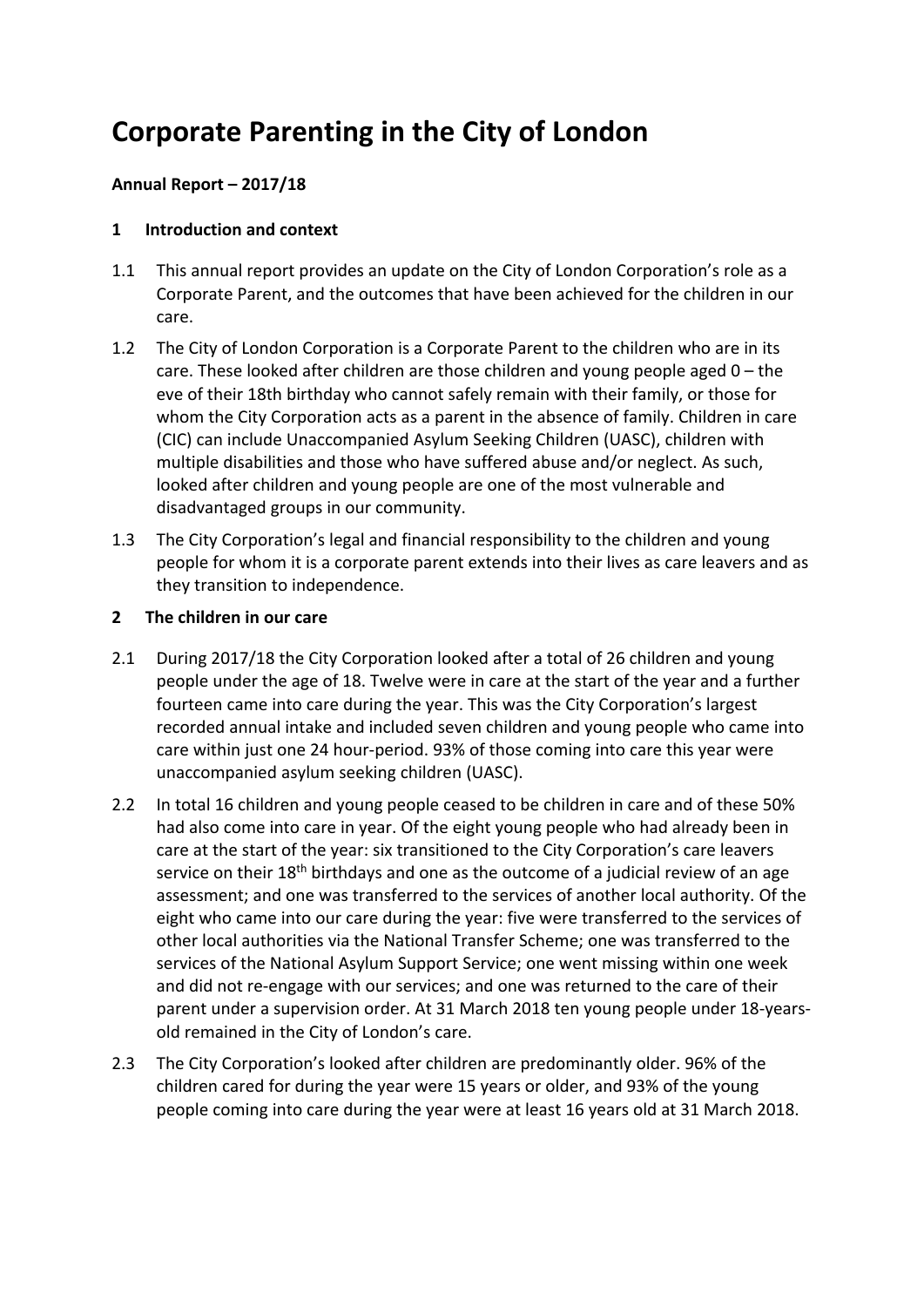- 2.4 Our children in care cohort continues to be pre-dominantly male: 96% of those in care at any point in the year were male; as were all the UASC in care, and all those coming into care during the year.
- 2.5 The age and gender profile of the City's children in care reflect the dominance of children who are UASC among this group. 92% of children looked after in 2017/18 were UASC, including 15 of the 16 children coming into care during the year. For reference the national data for UASC in care on 31 March 2017 tells us that 92% were male, and 78% were aged 16+<sup>1</sup>.
- *2.6* The impact of such a high proportion of UASC is also seen within the ethnic profile of our children in care. Of the 26 children looked after across 2017/18 the largest cohort was Black African (16), including ten Sudanese, five Eritreans and one Ethiopian. The second largest cohorts were Asian, Other Asian (4) and Other, Any Other (4), four Afghans; two Libyans, one Iraqi and one Vietnamese.<sup>2</sup> Two looked after children were white: (Albanian and White British). Of the 13 UASC coming into care in year nine were Black African (six Sudanese and three Eritrean) and four were Other (two Libyans, one Iraqi and one Libyan).
- *2.7 The tables below compare the ethnic profile of our looked after cohort in 2017/18 to the 17 in care in 2016/17*



- 2.8 For reference, the rate of UASC looked after by the City Corporation on 31 March 2018 was 79.8 per 10,000 City of London population aged 0 - 17, compared to the average rate of 7.7 UASC per 10,000 0-17 population across London at 31 March 2017.
- 2.9 Of the 13 UASC coming into care, one was assigned to City of London via the Pan London Rota, and the rest self-presented as asylum-seekers to City of London Police or British Transport Police within our borough.
- 2.10 During 2017/18 a total of 23 young people aged 18 to 24 years-old received care leavers' services – including the seven young people mentioned above as transitioning from CIC services during the year, and one other young person who joined the service as a qualifying care leaver. In addition, one former care leaver, who was still eligible to access the service, was briefly re-opened for immigration support.

<sup>1</sup> Children looked after in England year ending 31 March 2017, SFR50/2017 National Tables, table A3

<sup>&</sup>lt;sup>2</sup> Due to changes in the Common Basic Data Set in recent years Afghans are now also classified under the headline ethnic group Other, Any Other and any new children coming into our care from Afghanistan in future will be coded Other.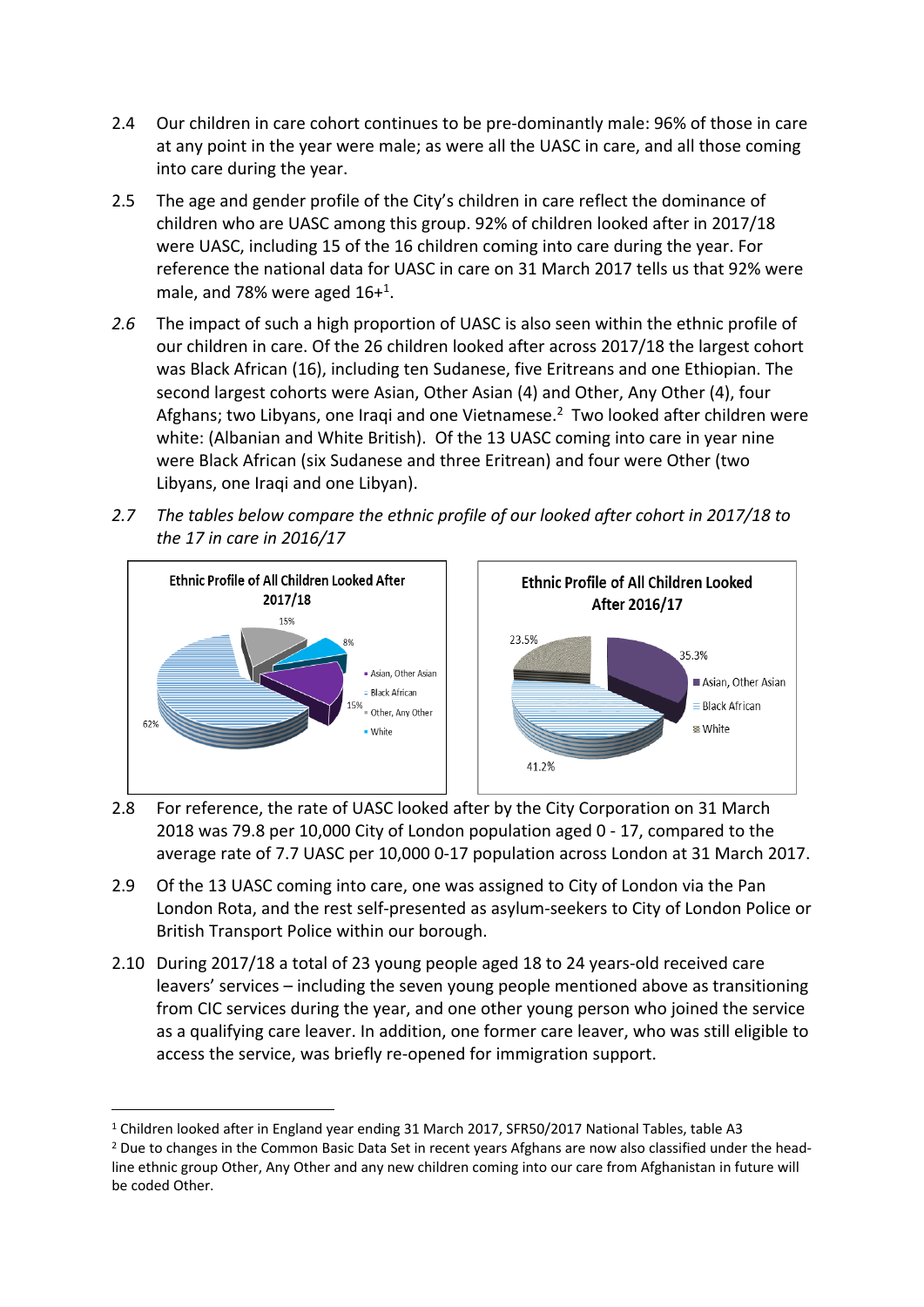- 2.11 19 care leavers were male, and 20 were former UASC.
- 2.12 At 31 March 2018 18 young people were still open to the care leavers' service, of which 77.8% were male; 83.3% were former UASC and one was a mother. All were in accommodation deemed to be suitable with four independently living (three in City of London social housing units); 10 were accommodated in semi-independent living projects; another two were in other supported provision; and two had 'stayed-put' with their former foster carers. Two were residing with the City itself. During the year two care leavers had been in accommodation deemed automatically to be unsuitable, one had continued in prison and one was briefly held in an immigration detention centre. Both were deported.
- 2.13 Our care leaver population is ethnically diverse, and as with our children in care, is markedly different from that or the City's resident population. Of the 23 supported by the service during 2017/18 eight (34.8%) were Asian Other; seven (30.4%) were White; seven (30.45%) were Black African; and one was Other, Any Other. The nationalities were: Afghan (5), Albanian (5); Eritrean (3); Iranian (3), Sudanese (3), British (2) and other none-British (2).

## **3 Corporate Parenting Board (Safeguarding Sub Committee)**

- 3.1 Within the City Corporation the function of Corporate Parenting Board is undertaken by the Safeguarding Sub Committee which reports to the Community and Children's Services Grand Committee.
- 3.2 The Safeguarding Sub Committee meets four times each year, and in its capacity as the Corporate Parenting Board it is responsible for:
	- achieving improved outcomes for children in care and care leavers;
	- developing and overseeing implementation of the City Corporation's Corporate Parenting Strategy to drive improved outcomes;
	- providing challenge to ensure that the Council's duties as Corporate Parent are carried out effectively and consistently.
- 3.3 The Sub Committee formally received two of reports in respect of the Ofsted Inspections of Children's services at the City Corporation and the City and Hackney Safeguarding Children Board in July 2016. The reports informed members that Children's Services was rated 'Good' with a number of 'Outstanding' features and the City and Hackney Safeguarding Children Board had been rated 'Outstanding'.
- 3.4 Membership includes the lead member for children, and the Chairman of Community and Children's Services Grand Committee. Over the past year the Sub Committee has considered reports on topics including:
	- How Social Workers Engage Neglectful Parents from Affluent Backgrounds in the Child Protection System
	- The CQC inspection looked after children and safeguarding action plan.
	- Suicide prevention
	- The London regional Children in Care Council
	- Quality assurance in Children in Need cases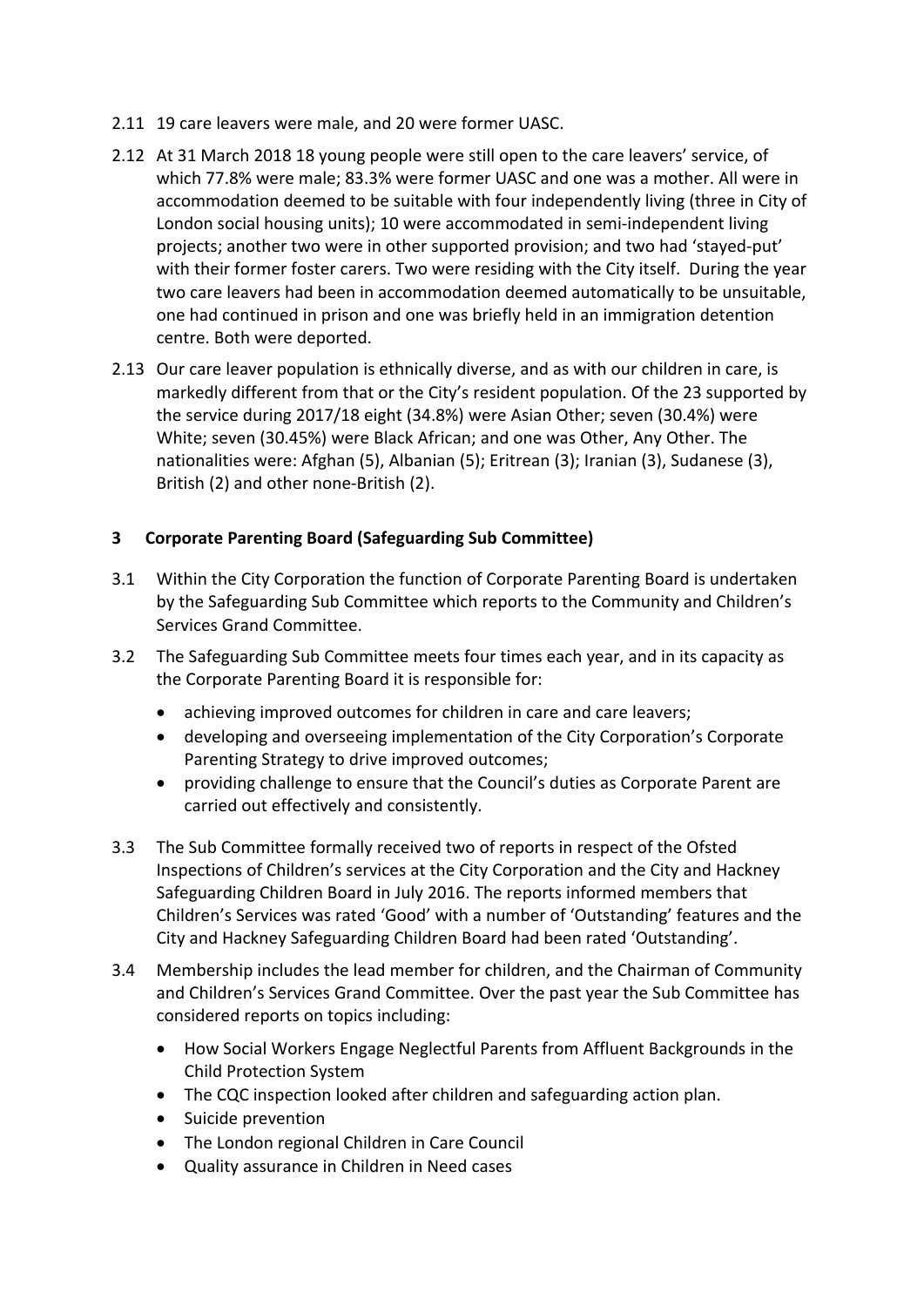3.5 The Sub Committee formally received the Annual Report of the City and Hackney Safeguarding Children Board and Local Authority Designated Officer (LADO) Annual Report.

# **4 Corporate Parenting Strategy**

- 4.1 The Corporate Parenting Strategy set out the City Corporation's commitment to ensure that children and young people have the support, care and encouragement to reach their full potential. The Service Improvement Plan for 2017-2018 sets out objectives for children in care and care leavers. The plan was developed in line with the strategy, listening to children and young people's views, formally obtained via the consultation by Action for Children, from audits undertaken by Aidhour, multi-agency audit, from staff feedback and from recommendations from Ofsted.
- 4.2 To achieve this, and deliver the City Corporation's roles and responsibilities as a corporate parent the plan includes new actions such as:
	- Ensuring every young person seeking asylum is linked with a community refugee organisation, for support with shared experience, improving friendships, independence and boosting resilience
	- Ensuring that young people are supported fully in respect of their immigration situations, including ensuring that pathway plans look at practical help and support in case of being held in detention or if there is a risk of return to their home country.
	- Children/young people to be visited intensively at the start of a new placement, to help settling in and to try and address any difficulties early on.
	- Every young person to have the opportunity to participate in at least one organised leisure activity
	- Care plans to be redesigned so they are clearer, and SMART (Specific, Measurable, Attainable, Relevant and Timely).
	- Care leavers to be exempt from Council Tax whether they reside inside or outside the City of London.

# **5 The Children in Care Council (CiCC)**

- 5.1 The City of London's Children in Care Council (CiCC) has been meeting regularly since November 2014. The CiCC meets six times a year in each holiday and half term period. Meetings generally take place in the Guildhall during the morning and are followed by lunch in the Gild and an activity together during the afternoon. Meeting at the Guildhall is a link for CiCC members to come into the City of London, particularly as often they live beyond the City's boundaries.
- 5.2 We have continued to use Spice time credits to acknowledge members' participation, although it is not always straightforward to find opportunities to spend the credits.
- 5.3 Participation means more than the 'formal' meeting; they are generally followed by an activity which enables informal time together and which is valued by CiCC members.
- 5.4 A new CiCC Officer and Deputy CiCC officer were elected in 2017. The Director of Community and Children's Services, joined the CiCC meeting in December 2017, providing an opportunity for informal discussion about the CiCC's activities and focus.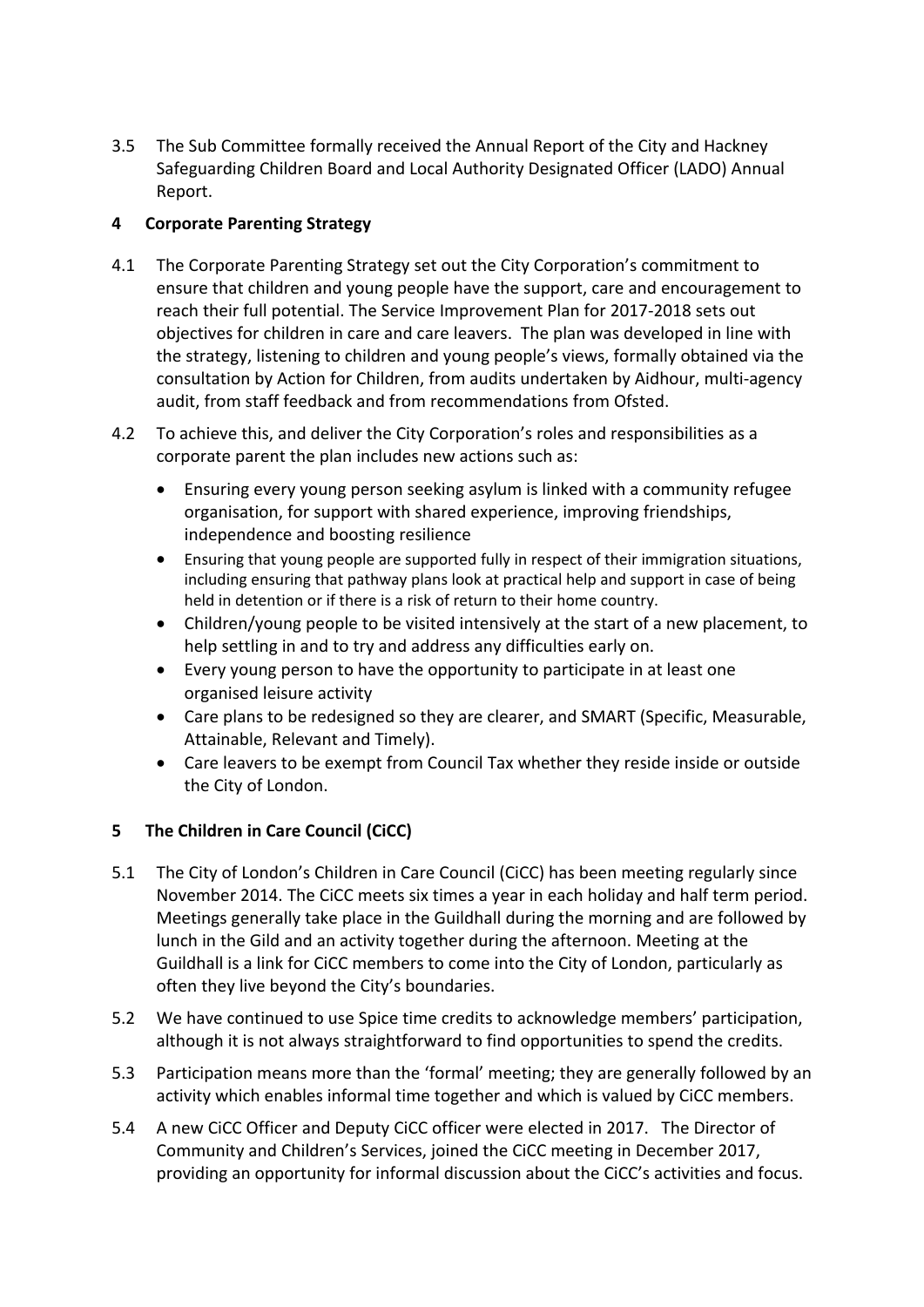- 5.5 The main issues addressed together during the year include:
	- Keeping safe information and discussion on personal safety when out and about;
	- Preparing interview questions to be used in recruitment;
	- Discussion and consultation on pathway plans and changing the approach, introducing 'Mind of My Own' as a potential tool;
	- Contributing to the City's children and young people's plan
	- Learning and discussion on preparing for living independently, what to expect and budgeting
	- Participation by two members in Whitehall Takeover Day joining a government department and shadowing a minister for the day
	- Participation in the new London-wide Children in Care Council which is being developed and led by the City of London, to bring together care experienced young people from across London
	- Discussion and decision to start a CiCC WhatsApp group to enable communication between group members between meetings – the existing Facebook group was underused and not popular though can still be useful for news and updates, notice of meetings etc.
- 5.6 Activities together during 2017-18 have included:
	- A week at an outward-bound centre in South Wales in Summer 2017. 13 young people travelled by bus and then embarked on an active week, including hill walking, walking down a river, caving, canoeing, climbing, and a day on the beach playing cricket, football and swimming. Everyone was presented with a certificate of achievement at the end of the week before travelling back to London.
	- Bowling at Finsbury Park
	- Celebration of achievement event (organised by Virtual Head)
	- Lunch at Nando's
	- Star Wars cinema trip
	- Boat trip on Thames
	- Exploring London 's South Bank
	- Opportunity to attend Lord's for a county cricket game
- 5.7 The CiCC reviewed the welcome pack for newcomers which every young person receives; a backpack containing essential items for the first days as well as information sheets outlining The Pledge and opportunities available to them.
- 5.8 The Pledge is the City's promise to provide the care and help that children and young people in its care have told the City they want in order to thrive – and sits within the Corporate Parenting Strategy. The Pledge was reviewed by the CiCC during the year and feedback offered to the safeguarding sub group.
- 5.9 The CiCC is represented at the youth programme board and a member of the team attends meetings and reports back to CiCC meetings.
- **6 Health and wellbeing**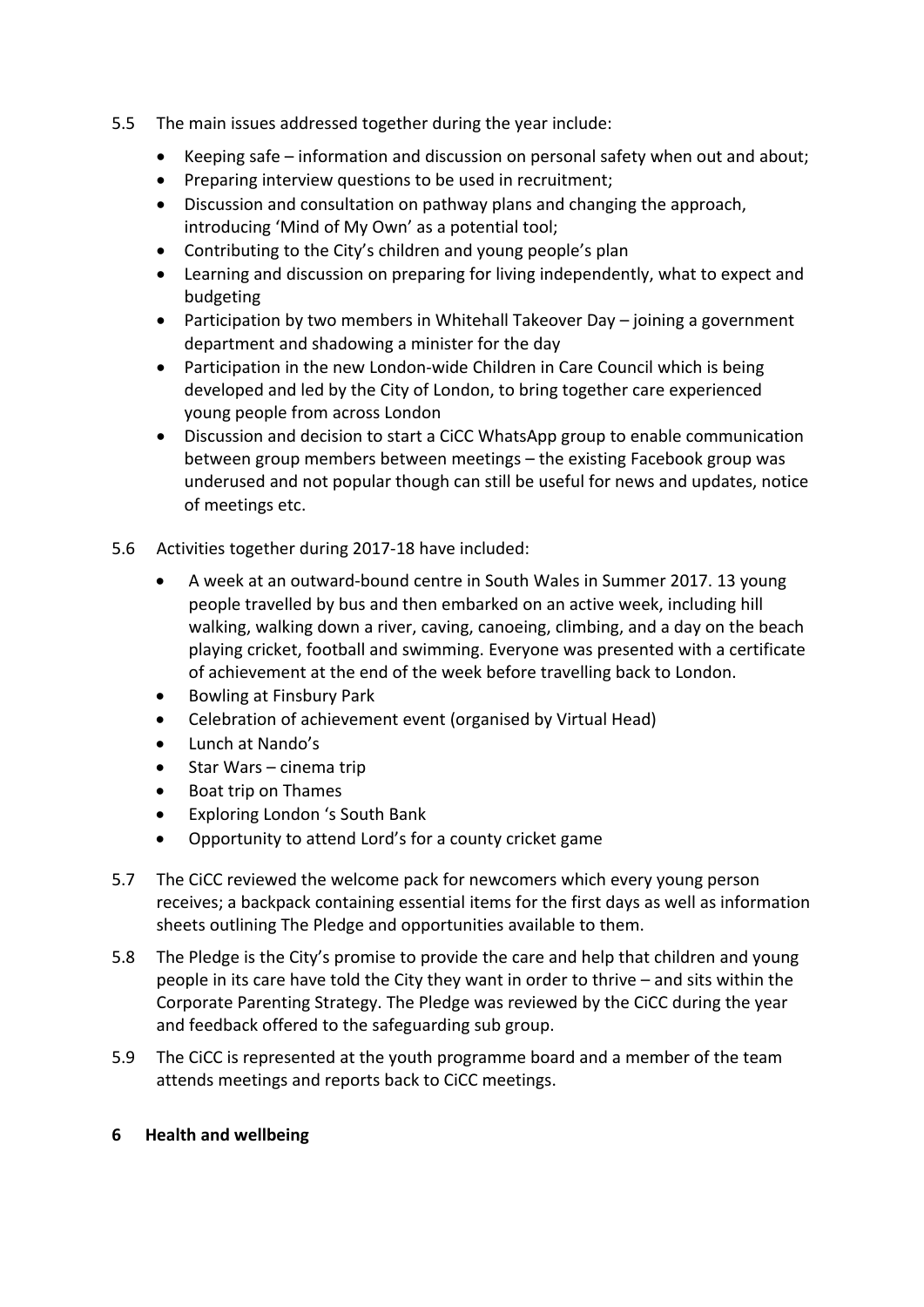- 6.1 As corporate parents the City Corporation takes responsibility for assessing and promoting good physical and mental health among the children and young people in our care. This is achieved through annual assessments of health and dental health, and by ensuring children and young people are fully immunised. The City Corporation's performance in achieving health and dental assessments and immunisations exceeds national performance.
- 6.2 Our CIC population largely comprises unaccompanied asylum-seeking children who have often experienced very difficult journeys to the UK, involving increased risk of health conditions. A new offer to our young people in 2017-18 arising from regular review with our CIC health service provider, is a referral for infectious disease screening in the paediatric department of UCLH, directly made by the statutory CIC initial medical. As a result of CIC health service review in April 2017, sexual health work needed improving. CIC health reports are now clearer on sexual health recommendations.
- 6.3 During 2017/18 all 25 children who remained in the City's care for more than one week received their statutory health assessment. Discounting the UASC who removed themselves from our services within one week, every child who came into care in year received their initial medical assessment by a paediatrician and all those who had been in care 12 or more months received their annual review by the LAC health nurse. The latest reported national figures show that only 89.4% of children were looked after for at least 12 months had had an annual health assessment.<sup>3</sup>
- 6.4 All children looked after by the City at 31 March 2018 had up-to-date immunisations or were in the process of undertaking the UASC Booster programme at year end, compared to 84% of those who had been in care nationally for at least 12 months at 31 March 2017. <sup>4</sup>
- 6.5 Annual dental checks were conducted during the year for all those who were in care at the start of the year, compared to nationally reported performance of 83% in for those who had been in care nationally for at least 12 months at 31 March 2017.
- 6.6 No child in care was identified as having a substance misuse issue. For reference, the national average for those who had been in care for at least 12 months at 31 March 2017 was 4% and the inner London average was 7%<sup>5</sup>
- 6.7 Section 7 of the Local Authorities Act 1970 requires that an annual strength and difficulties questionnaire (the SDQ) is completed for all LAC aged 4 to 16 years-old who have been in care over one year at 31 March.<sup>6</sup> This questionnaire measures emotional health and well-being and the scores are recorded by the DfE as part of the annual census of children who are looked after.<sup>7</sup> Although the Department for Education (DfE) has not yet published the validated scores for 2018 they identified

<sup>3</sup> Children looked after in England, year ending 31 March 2017 SFR 50/2017.

<sup>4</sup> Ibid.

<sup>5</sup> Ibid.

<sup>6</sup> Please note that the City of London extends the SDQ to all its children in care, but the annual bench mark score is based on those within the statutory remit

<sup>7</sup> The annual SSDA903 census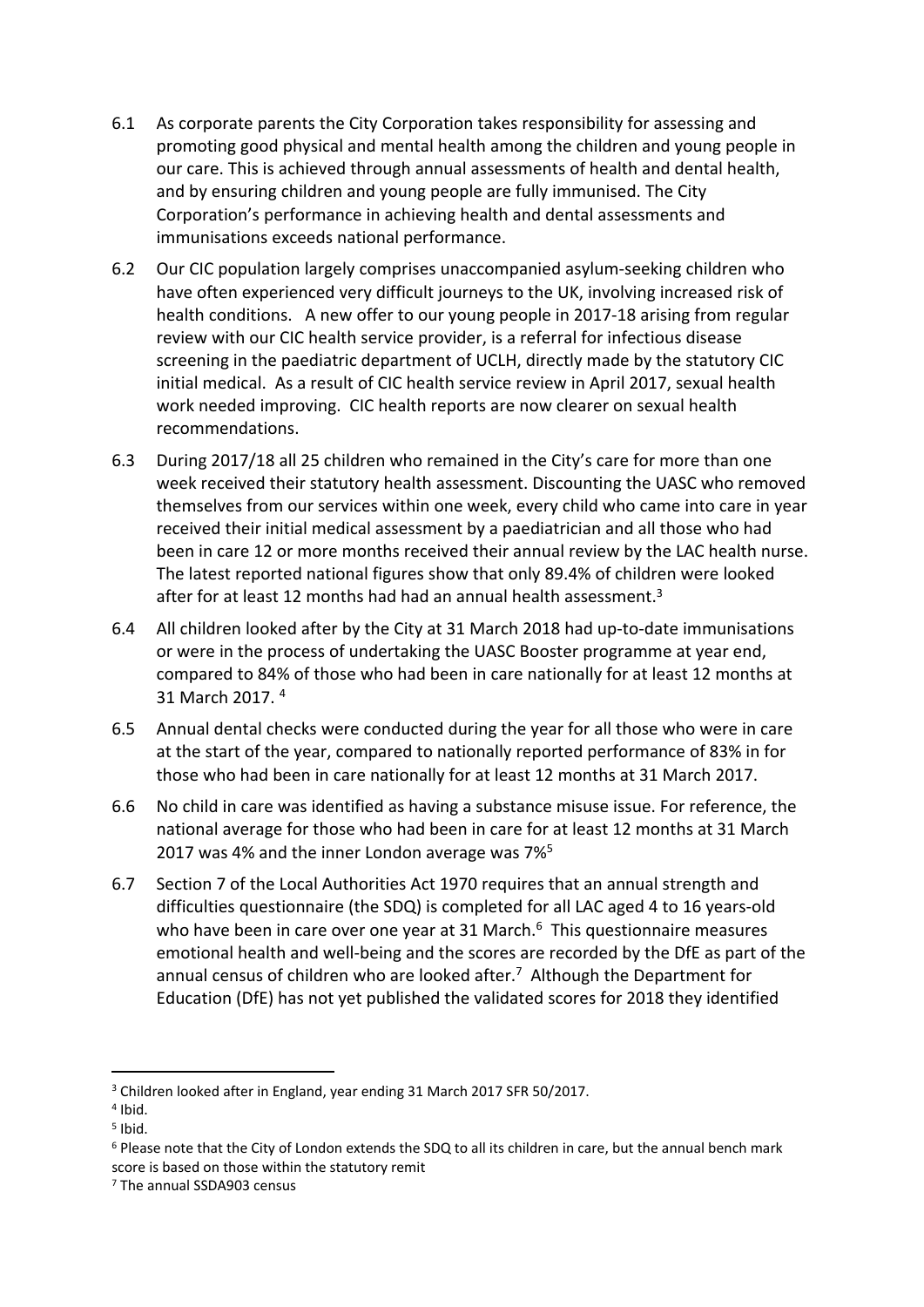two City of London CIC for inclusion in this year's calculation, with an average score of 3.5 (low is good: and 0 - 13 is considered the 'normal' range).<sup>8</sup>

6.8 All our children received their health histories in 2017-2018 which was an Ofsted recommendation, as well as an objective from our previous service improvement plan.

# **7 Safeguarding our children**

- 7.1 All our looked after children and young people leaving care are allocated a fully qualified social worker. Social workers offer support in areas such as identity, health, leisure, education and friendship.
- 7.2 There was one allegation made by a child in our care against his previous foster carer. This was subsequently dealt with by the LADO in the relevant Local Authority. The City Corporation has received no complaints from the children or young people in its care or its care leavers.
- 7.3 Over the year three UASC, aged between 15 to 17 years-old, went missing from their placements, with a total of four episodes between them. One, who had just come into our care, did not return. Of the other three missing episodes: two returned within 24 hours; but one was for an extended period of five weeks.
- 7.4 Children who go missing can be at risk of serious harm. There are particular concerns about the vulnerability of missing or runaway children to sexual exploitation or other exploitative harm such as violence crime, gang exploitation or drug and alcohol misuse. Looked after children who go missing from placements are at particular risk and vulnerable to sexual and other exploitation. Therefore, the children in the City Corporation's care who went missing were considered vulnerable to Child Sexual Exploitation (CSE) and were reviewed by the Multi Agency Sexual Exploitation group. This resulted in vulnerability factors being addressed in case planning and multiagency meetings.

## **8 Education and employment**

- 8.1 The Virtual School Head (VSH) reports on education and employment of our children looked after and care leavers on an annual basis following the educational year. The report covering 2017-18 academic year is due for circulation in November 2018.
- 8.2 Improvements over the financial year 2017-2018 include ensuring every young person receives a lap top if this is needed to improve their educational or employment prospects. The attainment in the virtual school meeting now forms a part of the Children and Social Care Team meeting. This ensures full contribution from the children's social workers and ensures that processes are reviewed, cases discussed, and policies are developed. This keeps education and employment at the forefront of social worker's practice. In 2017-2018 all UASC and their foster carers are provided with a toolkit to support language development. This toolkit contains:
	- Booklet describing strategies to develop language
	- Picture dictionary

<sup>8</sup> 2018 SDQ validated data to be published December 2018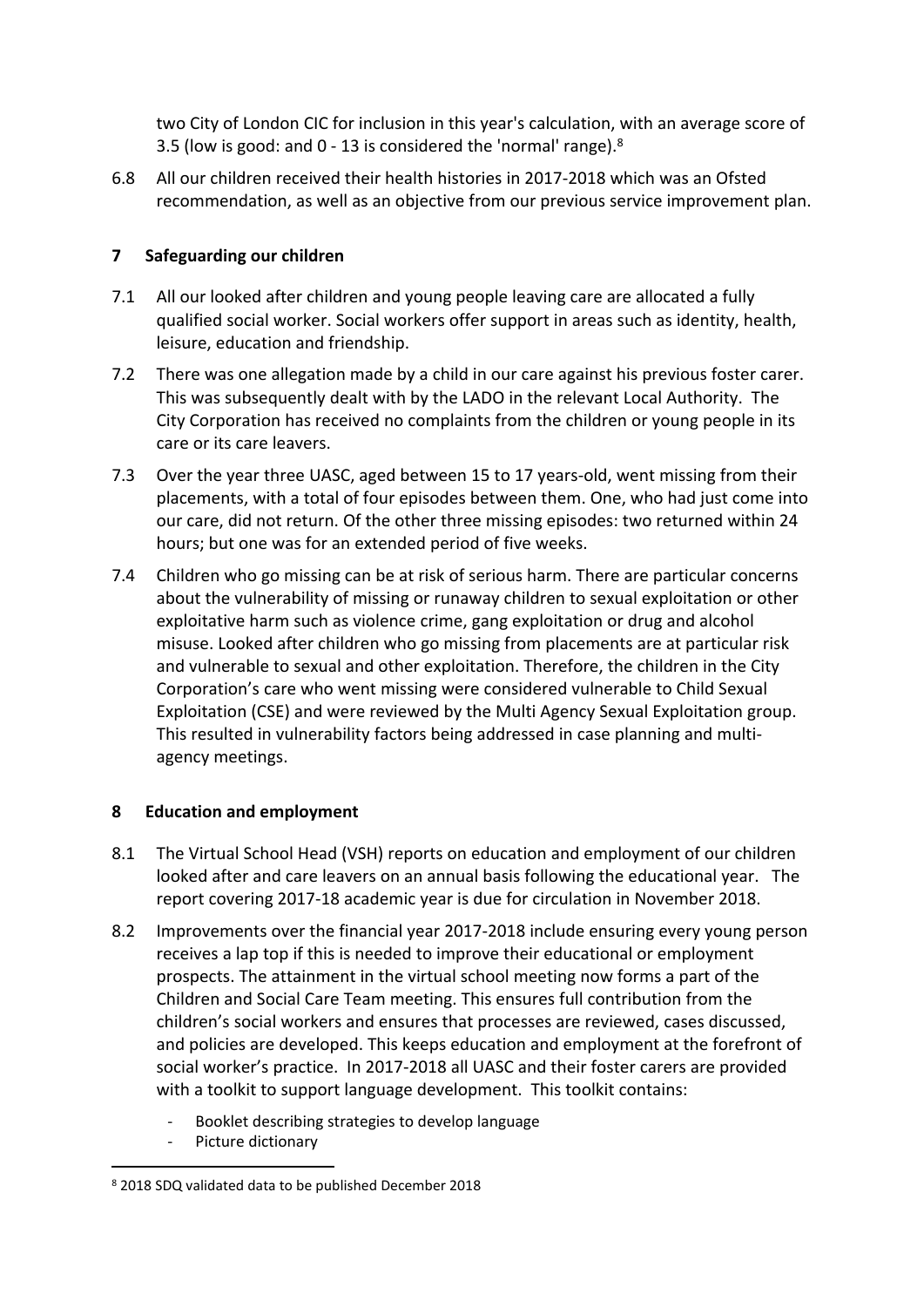- Story boards
- Whiteboards and pens
- Exemplars of ESOL exam papers
- Cards of 100 key words used when speaking English
- List of useful websites
- 8.3 The first celebration event for our young people was held, praising their educational and employment successes. 12 of our young people attended, along with the Director and Assistant Director and five members. This was an excellent opportunity to celebrate the achievements of our young people.

#### **9 Assessments, case planning and permanency planning**

- 9.1 During 2017/18 the quality of assessments, care planning and permanency planning have been kept under review and scrutiny through supervision, tighter scrutiny of the Independent Reviewing Officer (IRO) service and the Quality Assurance Framework.
- 9.2 A Permanency Policy and Panel continued to strengthen the oversight of care planning in 2017/2018, this newly included a record of decision whether to issue care proceedings or not. We have not issued care proceedings in respect of any UASC to date. This is on account of the age of young people arriving and not wishing to harm any ties with birth family, wherever they may reside.
- 9.3 The Permanency Panel has led to, for example, a young person having a formal celebration to recognise that his foster placement would be for the remainder of his childhood. Previous social workers and a former Independent Reviewing Officer came back to the City to celebrate.
- 9.4 Case planning is well thought through and the social work team very able. There was one non UASC CIC in care proceedings, and positive feedback was received in Court on timely planning and the quality of assessment.

#### **10 IRO service**

- 10.1 The independent reviewing officer's statutory task is to ensure that the care plan for the child fully reflects the child's needs and that the actions set out in the plan are consistent with the local authority's legal responsibilities towards the child. There is one full time IRO who is responsible for carrying out the functions of the role to all children in the care of the City Corporation.
- 10.2 The IRO sits away from the Children's Social Care Team and is not involved in the preparation of the child's care plan, management of the child's case, or the control over resources to ensure their independence.
- 10.3 The Children's Social Care Team notifies the IRO of all children received into care within 72 hours. The IRO conducted approximately 60 visits to meet children in the last 2 years. The purpose of these visits was to introduce the role of the IRO to newly accommodated children and in all cases to consult children and monitor the quality and progress of their care.

#### **11 Accommodation**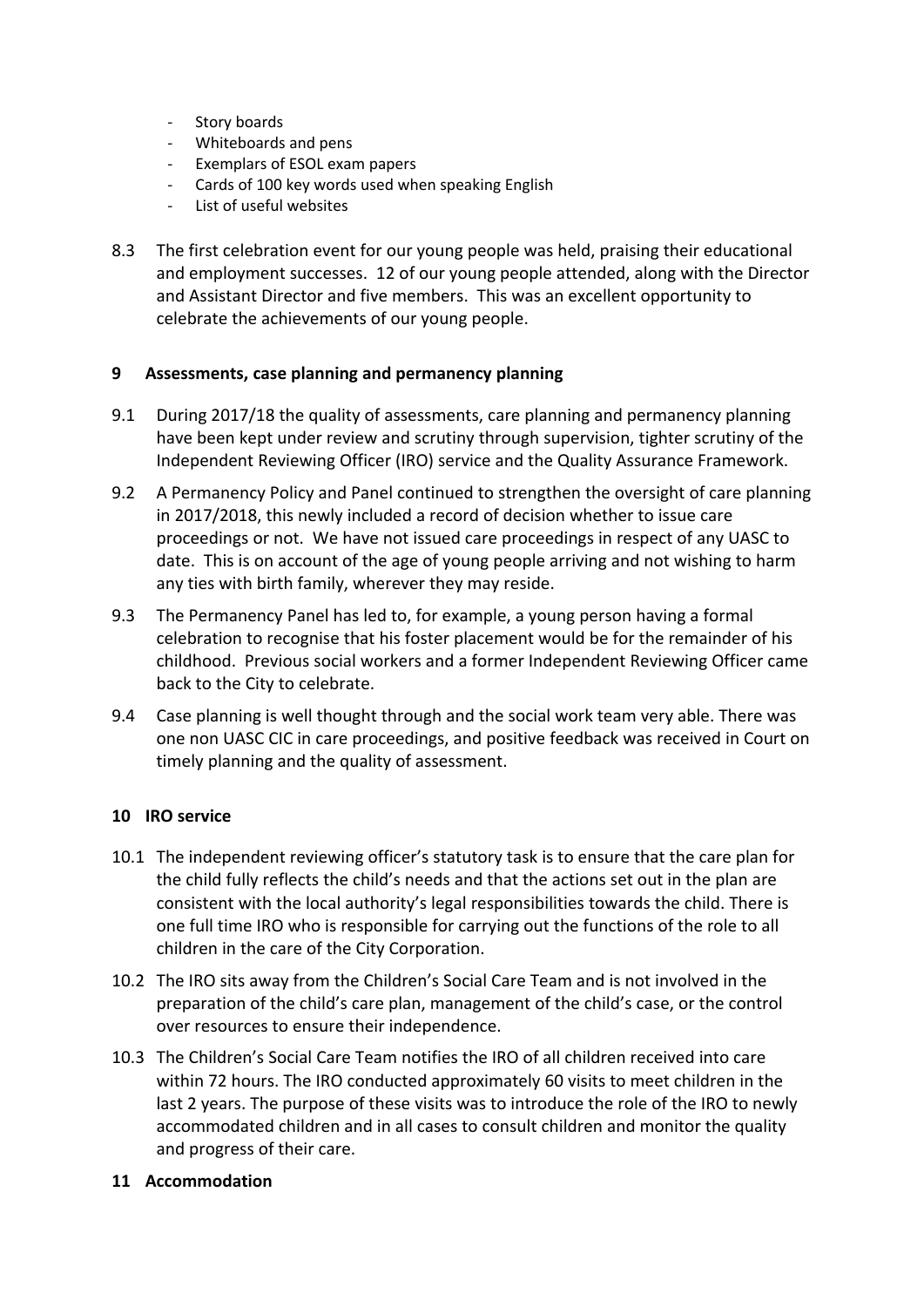- 11.1 Stable and caring home environments help children in care. Children looked after benefit from living with foster carers and are placed with independent fostering agencies judged Good or Outstanding by Ofsted. Foster placements are carefully commissioned on an individual basis in order to meet the needs of children and young people and we systematically monitor these arrangements to ensure they provide stable placements that meet the physical, emotional and social needs of children. The Quality Assurance Manager now reviews placements with the fostering agencies. Semi independent accommodation will be considered based on the young person's needs, wishes and feelings, and any risk identified. Foster care will always be the starting position.
- 11.2 When it is feasible our LAC are placed as close to the City as possible. Although the City Corporation did not have any sibling groups within its care cohort during 2017/18, wherever it is appropriate to do so, siblings that are looked after are placed together.
- 11.3 With regards to placement stability, of the 26 children looked after during this reporting period, 13 were newly accommodated UASC. UASC are often initially placed under time pressure often with little information about the child and their needs, abilities and risks. They are often, therefore, subject to placement changes within the first few months. As so many of our CIC are UASC, placement instability is a particular challenge for us.
- 11.4 Of the 12 new UASC who remained in our care for more than one week: four had one temporary foster care placement each before transfer to another Local Authority; and one older new UASC was placed in a supported shared residential placement<sup>9</sup> awaiting transfer to NASS accommodation. Of the other six new UASC in year: one remained in their original foster care placement; three remained in their second foster care placements (all three having moved from emergency provisional foster care placements); but two were in their third placements by 31 March 2018. In the case of the latter both UASC's first placement were terminated by the City Corporation due to concerns regarding their care by either the carer or the fostering agency. The one non-UASC coming into care remained in the same foster care placement throughout their period in care.
- 11.5 Of those who had been in care at 1 April 2017: four remained in stable foster placements throughout the year (or until at least their 18<sup>th</sup> birthday); of this group two young people had been in the same foster placement for at least four years at the point of transition to care leaver. A fifth remained in supported provision through their transition to care leaver; and a sixth moved once, to semi-independent provision in preparation for transition to care leaver services. Another two older UASC, although settled in single placements from 1 April until turning 18, had been in at least two placements in the year to their birthday.
- 11.6 Of the other three young people who were already in care at 1 April 2017 and remained in care for more than six weeks: two had three placements in 12 months before their 18th birthdays and the reasons for changes on placement included: a move to facilitate attendance at specialist education provision; a child's request to

<sup>9</sup> Supported residential accommodation for older children in care providing semi-independent living accommodation in a shared facility (not subject to Children's homes regulations)